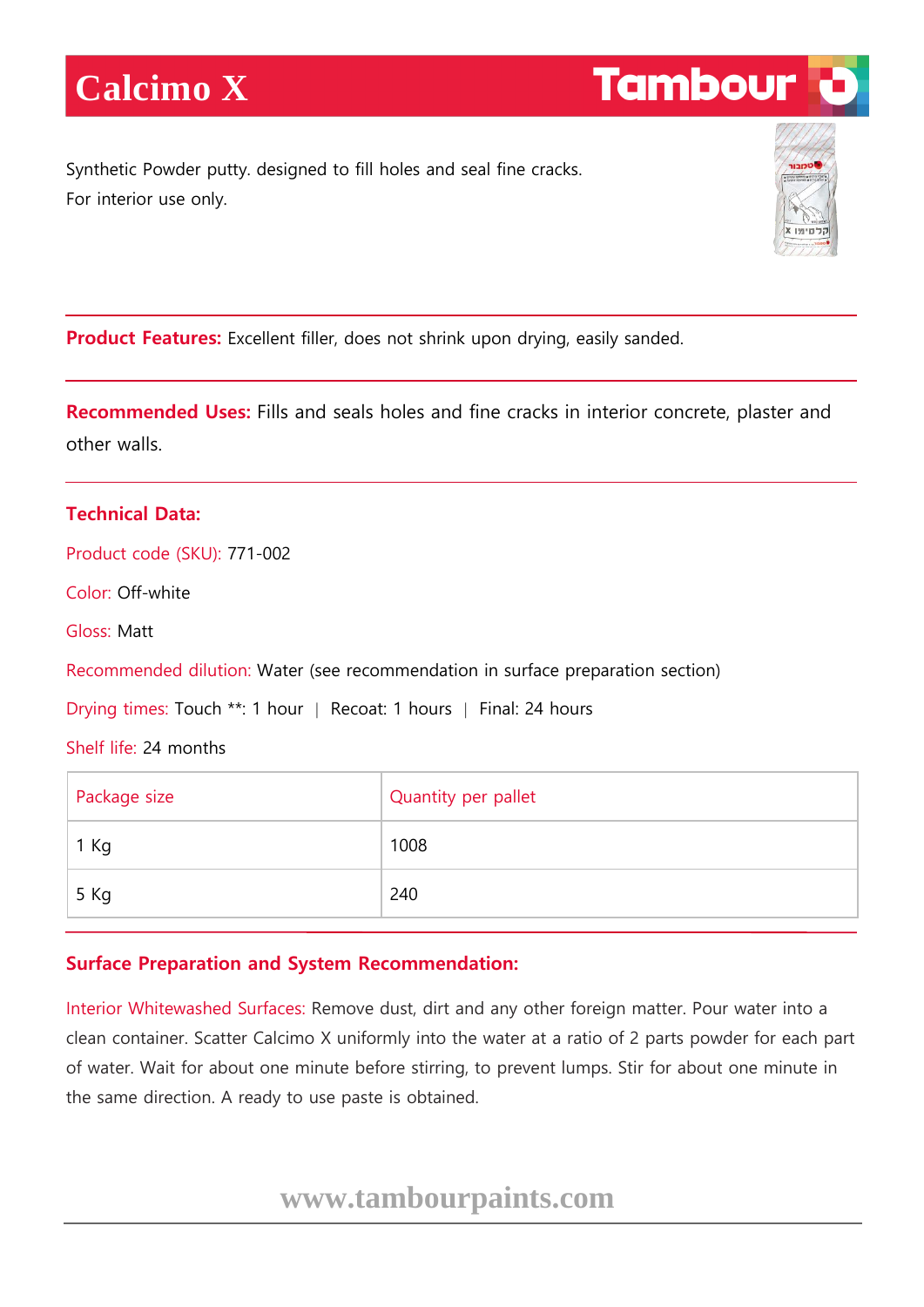## **Calcimo X**

**Application:** The paste is workable for 90-120 minutes after its preparation. Fill the holes and the cracks with Calcimo X using a spatula. Once the repaired surface is dry, sand it with sandpaper. If the paint to be painted on the wall is acrylic paint, then apply one coat of Bonderol Super on the repaired areas before the application.

**Cleanup and Storage:** Clean work tools with soap and water immediately after use. Store in a roofed and ventilated place, below 35ºC.

**Cautions:** The paint is inedible, the paint is not defined as a dangerous substance and does not contain materials requiring special markings or warnings. Keep out of reach of children. Use in a well ventilated area only. Specific information regarding the product is available in the safety manual (MSDS).